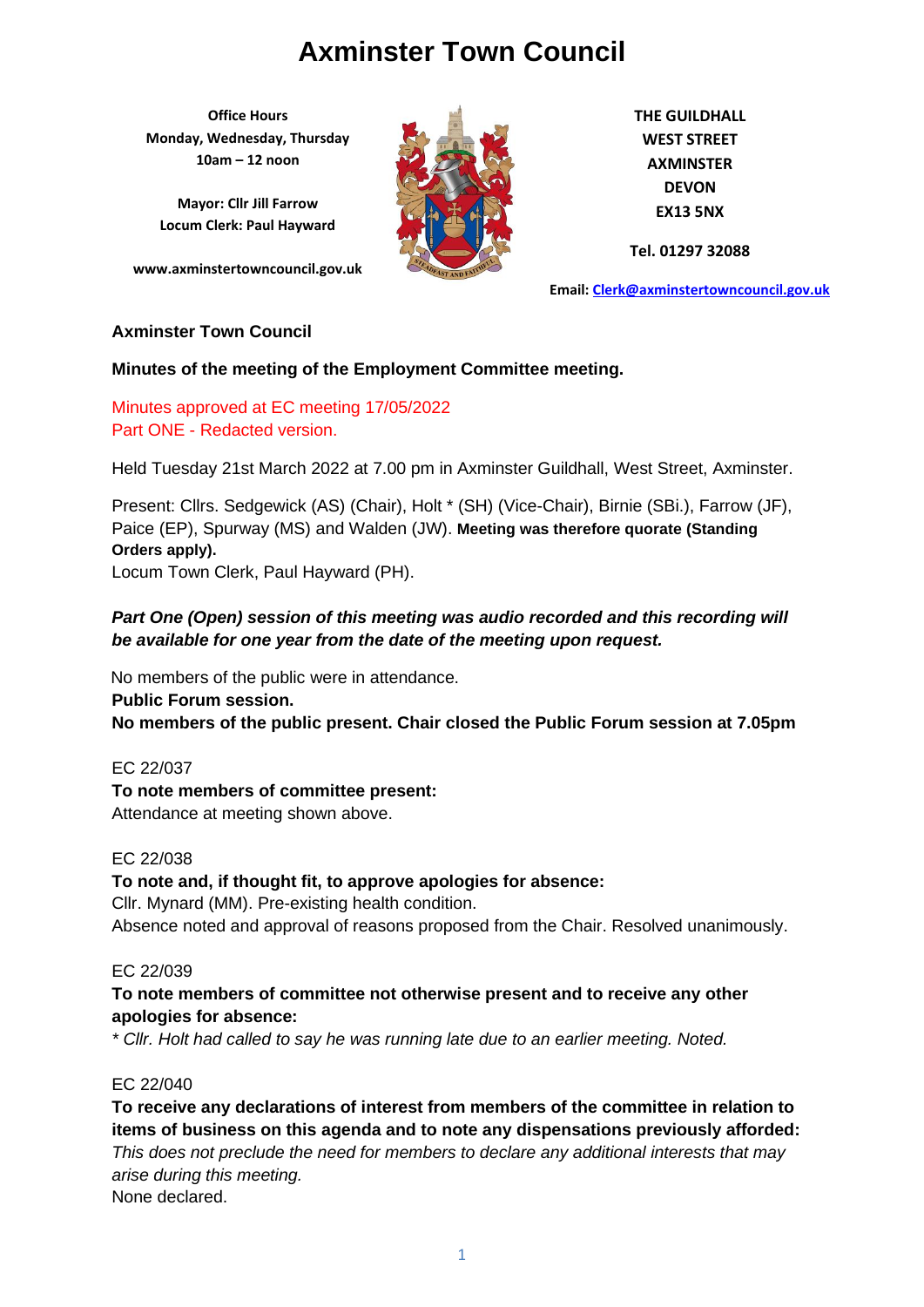**Office Hours Monday, Wednesday, Thursday 10am – 12 noon**

**Mayor: Cllr Jill Farrow Locum Clerk: Paul Hayward**

**www.axminstertowncouncil.gov.uk**



**THE GUILDHALL WEST STREET AXMINSTER DEVON EX13 5NX**

**Tel. 01297 32088**

**Email: [Clerk@axminstertowncouncil.gov.uk](file://///axm-svr-1/company/Templates/Clerk@axminstertowncouncil.gov.uk)**

#### EC 22/041

**TEL: 01297 32088 2022 & to approve if thought fit; to consider any matters arising from those minutes: To consider the minutes of the Employment Committee meeting held on 15th February**  It was proposed by JF, seconded by JW, that the minutes of that meeting be approved. Resolved unanimously. Chair signed the minutes as a true record of that meeting.

#### EC 22/042

**To consider any matters listed on this agenda that Councillors consider should be dealt with as confidential business as per the provisions of The Public Bodies (Admission to meetings) Act 1960:**

None other than that already listed for consideration in Part Two.

#### EC 22/043

**To consider any matters considered as urgent by presiding Chair for discussion only.** No such matters raised.

JF proposed that under the provisions of the Public Bodies (Admission to Meetings) Act 1960, (as amended by the Local Government Act 1972 the public, (including the press) be excluded from the meeting as publicity would be prejudicial to the public interest by reason of the confidential nature of the business to be transacted. MS seconded the proposal. Resolved.

**Part One audio recording was stopped. Meeting moved into Part Two session.**

*Continued overleaf.*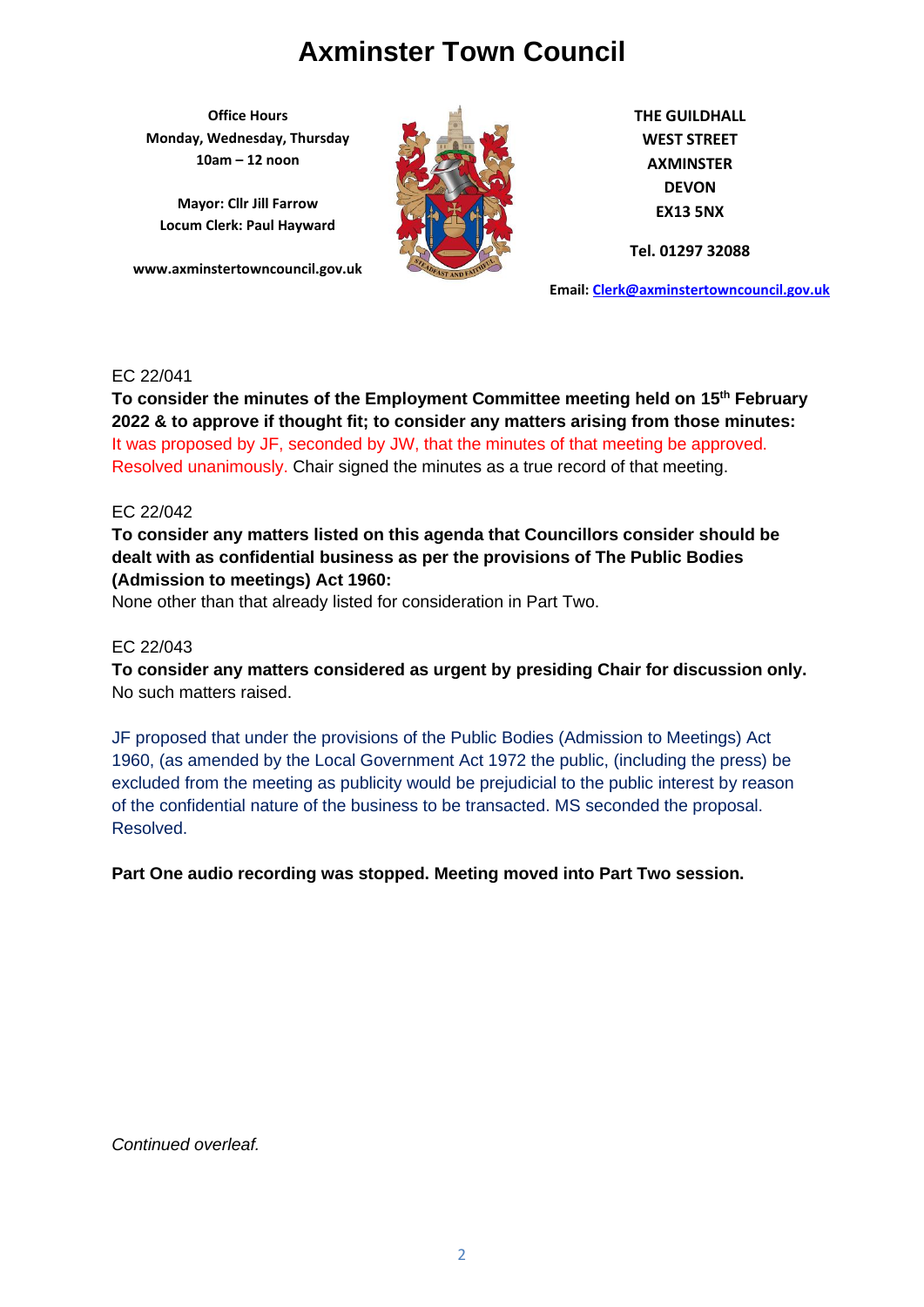**Office Hours Monday, Wednesday, Thursday 10am – 12 noon**

**Mayor: Cllr Jill Farrow Locum Clerk: Paul Hayward**

**www.axminstertowncouncil.gov.uk**



**THE GUILDHALL WEST STREET AXMINSTER DEVON EX13 5NX**

**Tel. 01297 32088**

**Email: [Clerk@axminstertowncouncil.gov.uk](file://///axm-svr-1/company/Templates/Clerk@axminstertowncouncil.gov.uk)**

## **Part TWO session of the Employment Committee meeting held 21st March 2022.**

## EC22/044 (IC)

## **Council taking on board recommendations from Full Council meeting held To further consider ongoing matter pertaining to former employees of the Town on 14th March 2022.**

Members of the committee considered the recommendations of the Town Council meeting held 14<sup>th</sup> March 2022 and confirmed their agreement to the implementation of those. Other related matters were also considered as pertained to former members of Council staff. Full publication of the minutes from this agenda item have been redacted as they are deemed confidential as relating to staff matters.

## EC22/045 (IC)

## **To consider report from Locum Town Clerk regarding Occupational Health (OHA) matters and to approve any further action in that respect.**

After discussion, and consideration of the costings and conditions put forward by the external OHA suppliers, it was proposed by Chair, seconded by JW, that the Committee approve the appointment of Contractor M (on an annual subscription basis, for an initial 12 month period) to provide the OHA package which would provide all staff with OHA and health support. Resolved unanimously. LTC duly delegated to make the necessary arrangements on Council's behalf.

Other matters pertaining to employee health, wellbeing and performance review were also considered and actions agreed upon.

Full publication of the minutes from this agenda item have been redacted as they are deemed confidential as relating to staff matters.

## EC22/046 (IC)

## **To receive update from Chair on ongoing recruitment campaigns and, if thought fit, to consider variations to the advertisements/job specifications already issued.**

Chair outlined the progress with recent recruitment exercises. Noted.

Full publication of the minutes from this agenda item have been redacted as they are deemed confidential as relating to staff matters.

#### EC22/047 (IC)

**To note recommendations/decisions of the Full Council meeting held 14th March 2022 in respect of the recent NJC/NALC Pay Settlement Award of 1.75% for 2020-21.** Noted by the committee.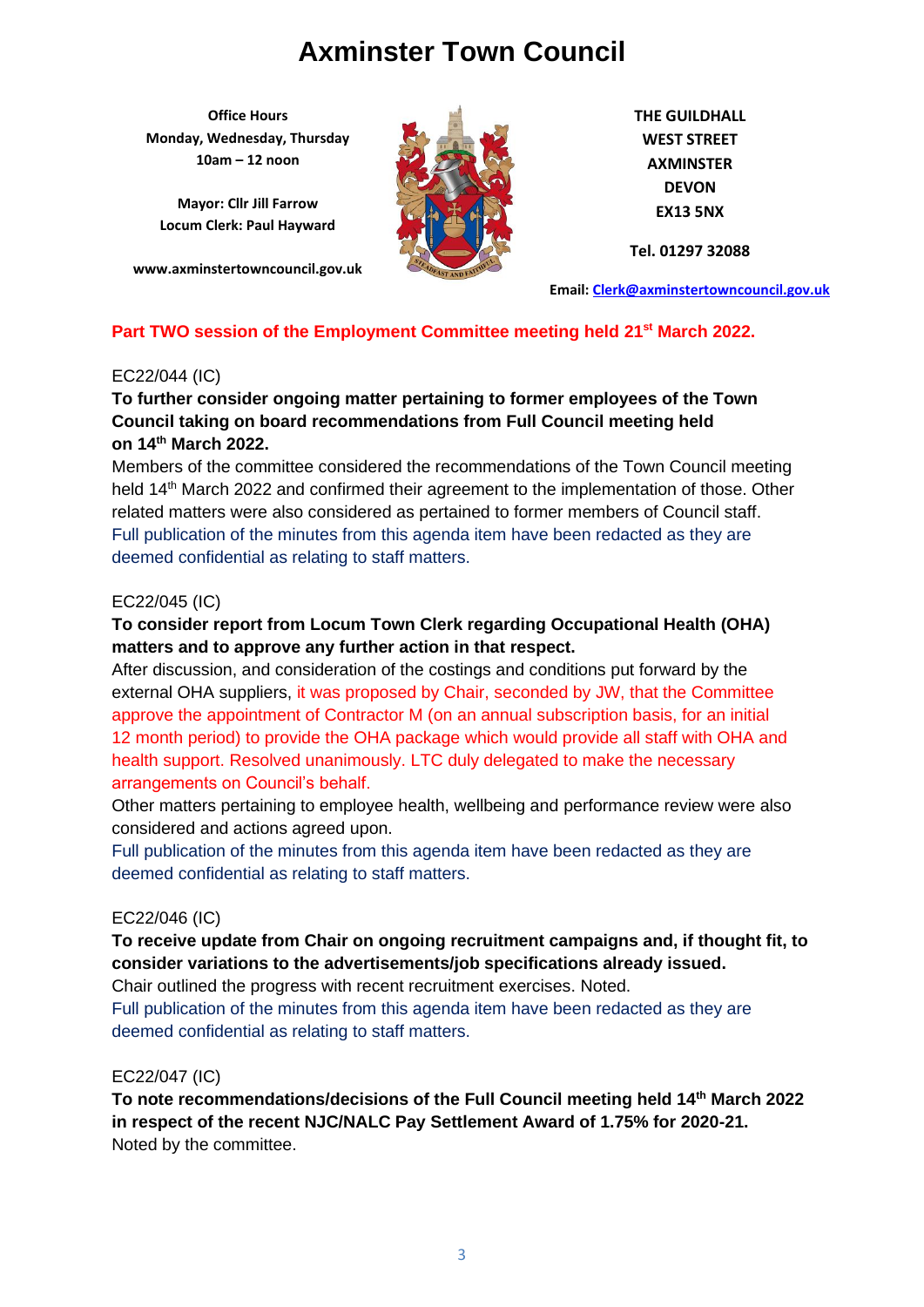**Office Hours Monday, Wednesday, Thursday 10am – 12 noon**

**Mayor: Cllr Jill Farrow Locum Clerk: Paul Hayward**

**www.axminstertowncouncil.gov.uk**



**THE GUILDHALL WEST STREET AXMINSTER DEVON EX13 5NX**

**Tel. 01297 32088**

**Email: [Clerk@axminstertowncouncil.gov.uk](file://///axm-svr-1/company/Templates/Clerk@axminstertowncouncil.gov.uk)**

## EC22/048 (IC)

**To consider offer from Administrative Assistant to extend their notice period (of resignation - retirement) beyond 31st March 2022 and to decide whether to accept said offer.**

**TEL: 01297 32088** Committee considered this matter and appropriate resolutions were proposed to ensure continuity of Council services. Chair thanked the Administration assistant for her many years of service to the Council.

Full publication of the minutes from this agenda item have been redacted as they are deemed confidential as relating to staff matters.

## **Chair proposed that agenda item EC22/050(IC) be brought forward for consideration.**

## EC22/050 (IC)

#### **To receive report from Locum Clerk/RFO in relation to employee superannuation.**

Clerk had presented a report to the Committee in light of new information which had come to light via Devon Pensions (Peninsula Pensions) [The Local Government Pension Scheme provider for Devon). After reviewing the report provided, appropriate resolutions were put forward and voted upon, which delegated to the LTC the authority to take actions as necessary to resolve the outstanding issues in this regard.

Full publication of the minutes from this agenda item have been redacted as they are deemed confidential as relating to staff matters.

## EC22/049 (IC)

**To consider recommendations of the Employment Panel Working Party in relation to the proposed Shortlisting of candidates for the vacant Town Clerk/RFO position and to approve that shortlist if committee members so agree.**

*At this point, the LTC was asked to leave the meeting as there was a potential conflict of interest arising as the LTC had submitted an application for the Town Clerk/RFO role. LTC left the room accordingly.* 

*Continued overleaf*